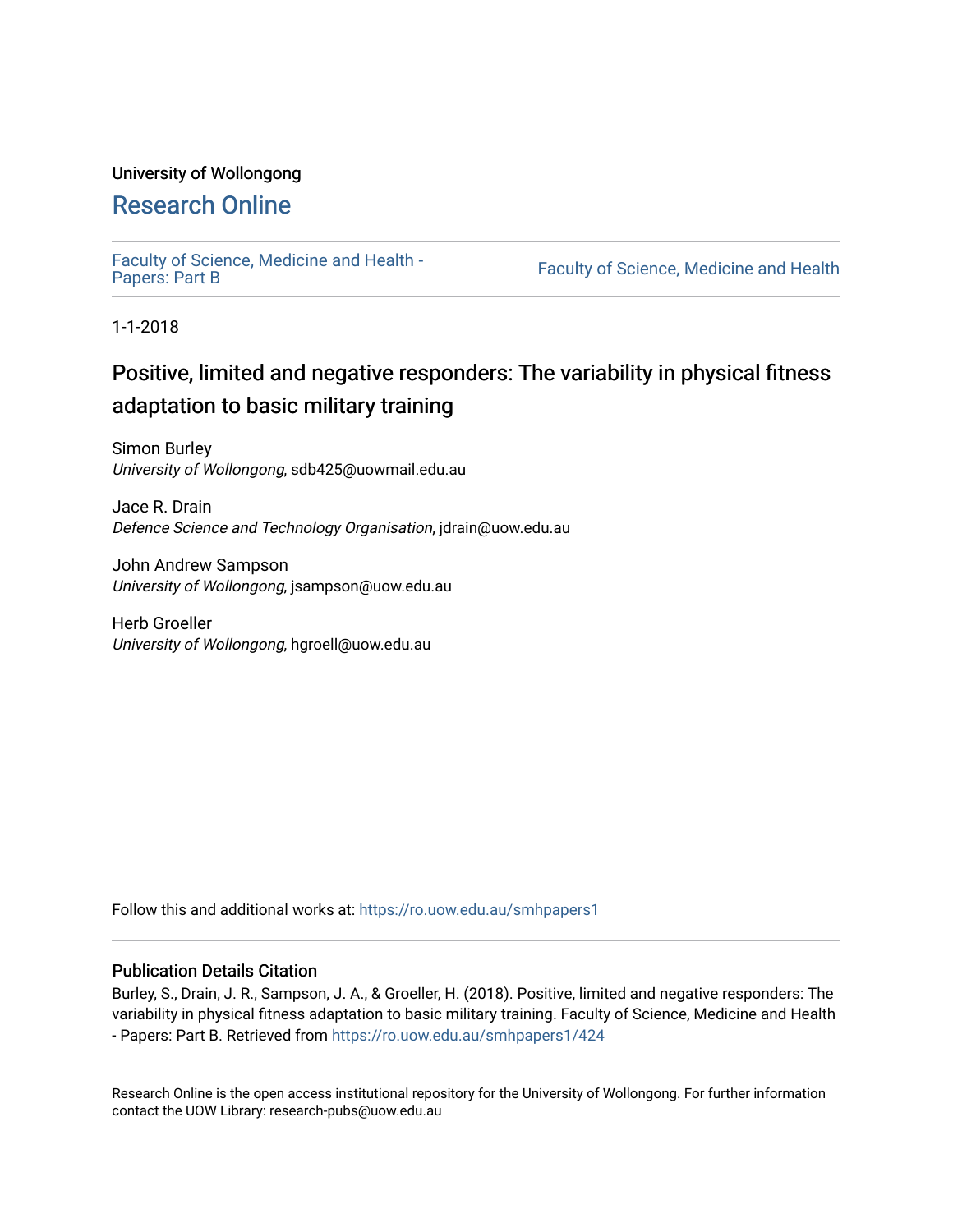## Positive, limited and negative responders: The variability in physical fitness adaptation to basic military training

### **Abstract**

Objectives: To investigate the heterogeneity of physical adaptation in Australian Army recruits completing a 12-week basic military training regimen.

Design: A prospective research design.

Methods: Volunteer recruits (n = 195) completed 12-weeks of basic military training. Recruit physical fitness was assessed at week 1, weeks 6–8 and week 12. Recruits in the upper (75th) and lower (25th) quartiles for each assessment were then analysed using a repeated measures two-way ANOVA. The relative magnitude of recruit adaptions were classified as positive response ( $R_{positive} \ge 5\%$ ), limited response (Rlimited, >−5% to <5%) and negative response (Rnegative, ≤−5%); Chi-square analysis determined the proportional differences in the distribution of each quartile.

Results: An interaction (p < 0.001) was observed in the lower and upper recruit quartiles for all assessments of physical fitness at each time point. After 12 weeks of military training the mean

difference of the highest quartile was; 20-m multi-stage fitness test 7.4 mL·kg<sup>−1.</sup>min<sup>−1</sup>, (CI:5.8:9.1), 2-min push-ups 20.1 reps, (CI:16.2:23.9), 1RM box lift 5.6 kg, (CI:2.6:5.8) and load carriage 222.1 s, (CI:174.7:269.4) compared to the lowest recruit quartile. The highest quartile demonstrated no improvement in 1RM box lift (−4%, −1%) and push-ups (2%, 0%) performance at weeks 6–8 and week 12 respectively. In contrast, adaptations in the lowest quartile for 1RM box lift (16%, 21%) and push-ups (46%, 46%) over the same time periods were observed.

Conclusions: A significant proportion of recruits may complete basic military training with a decline in physical performance. Higher relative-intensity cardiorespiratory and resistance exercise should be considered to facilitate physical adaptation in all recruits.

### Publication Details

Burley, S. D., Drain, J. R., Sampson, J. A. & Groeller, H. (2018). Positive, limited and negative responders: The variability in physical fitness adaptation to basic military training. Journal of Science and Medicine in Sport, 21 (11), 1168-1172.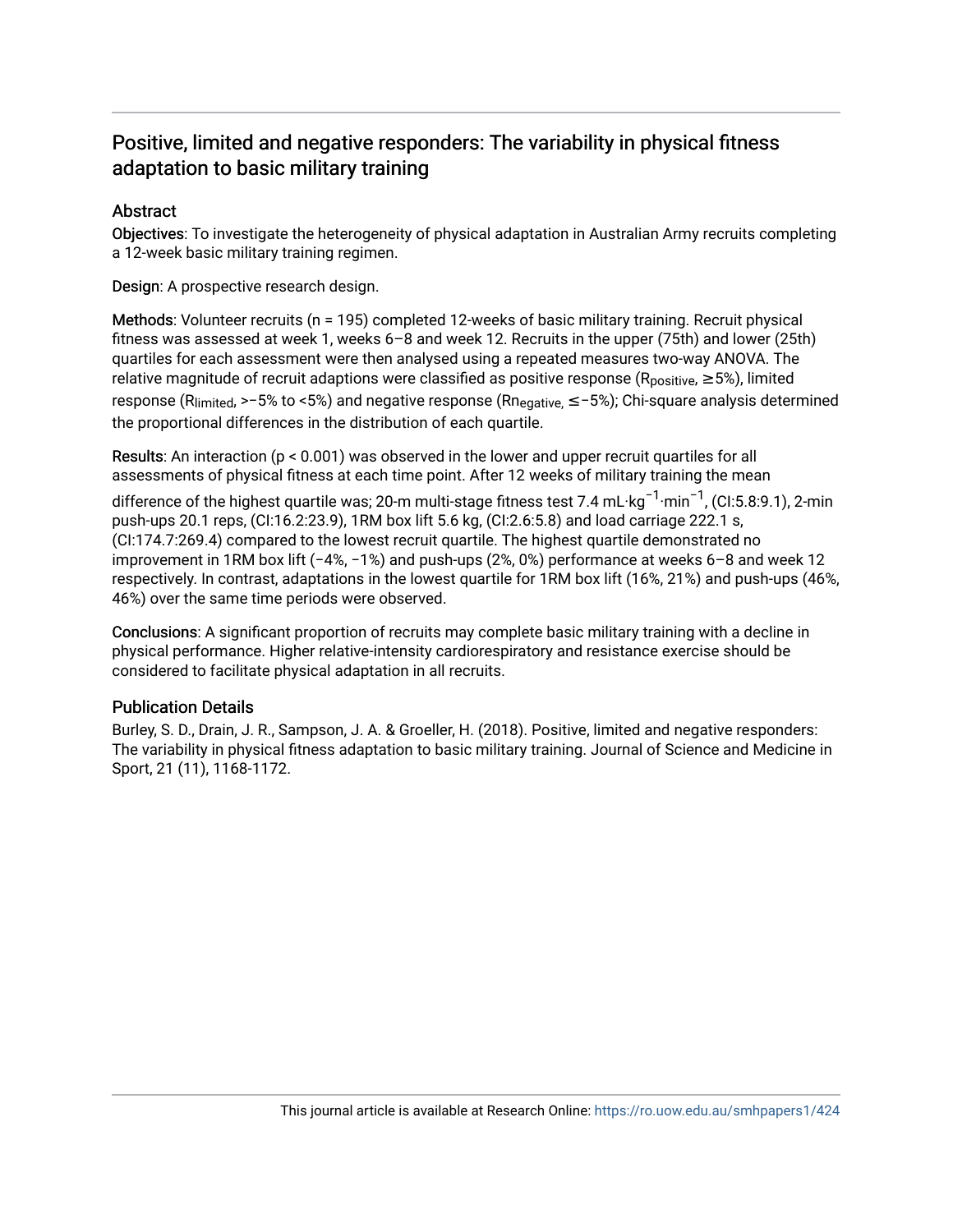



## Journal of Science and Medicine in Sport

journal homepage: [www.elsevier.com/locate/jsams](http://www.elsevier.com/locate/jsams)



## Positive, limited and negative responders: The variability in physical fitness adaptation to basic military training



## Simon D. Burley<sup>a</sup>, Jace R. Drain<sup>b</sup>, John A. Sampson<sup>a</sup>, Herbert Groeller<sup>a,\*</sup>

a Centre for Human and Applied Physiology, Faculty of Science, Medicine and Health, University of Wollongong, Australia <sup>b</sup> Land Division, Defence Science and Technology Group, Australia

#### a r t i c l e i n f o

Article history: Received 15 February 2018 Received in revised form 24 June 2018 Accepted 28 June 2018 Available online 7 July 2018

Keywords: Health Exercise Occupational Muscle Fitness Military

#### A B S T R A C T

Objectives: To investigate the heterogeneity of physical adaptation in Australian Army recruits completing a 12-week basic military training regimen. Design: A prospective research design.

Methods: Volunteer recruits (n = 195) completed 12-weeks of basic military training. Recruit physical fitness was assessed at week 1, weeks 6–8 and week 12. Recruits in the upper (75th) and lower (25th) quartiles for each assessment were then analysed using a repeated measures two-way ANOVA. The relative magnitude of recruit adaptions were classified as positive response (**R**positive, ≥5%), limited response (**R**limited, >−5% to <5%) and negative response (**R**negative, ≤−5%); Chi-square analysis determined the proportional differences in the distribution of each quartile.

Results: An interaction ( $p < 0.001$ ) was observed in the lower and upper recruit quartiles for all assessments of physical fitness at each time point. After 12 weeks of military training the mean difference of the highest quartile was; 20-m multi-stage fitness test 7.4 mL·kg−<sup>1</sup>·min−1, (CI:5.8:9.1), 2-min push-ups 20.1 reps, (CI:16.2:23.9), 1RM box lift 5.6 kg, (CI:2.6:5.8) and load carriage 222.1 s, (CI:174.7:269.4) compared to the lowest recruit quartile. The highest quartile demonstrated no improvement in 1RM box lift (−4%, −1%) and push-ups (2%, 0%) performance at weeks 6–8 and week 12 respectively. In contrast, adaptations in the lowest quartile for 1RM box lift (16%, 21%) and push-ups (46%, 46%) over the same time periods were observed.

Conclusions: A significant proportion of recruits may complete basic military training with a decline in physical performance. Higher relative-intensity cardiorespiratory and resistance exercise should be considered to facilitate physical adaptation in all recruits.

© 2018 Published by Elsevier Ltd on behalf of Sports Medicine Australia. This is an open access article under the CC BY-NC-ND license [\(http://creativecommons.org/licenses/by-nc-nd/4.0/](http://creativecommons.org/licenses/by-nc-nd/4.0/)).

#### **1. Introduction**

Considerable evidence exists for the mean group response to basic military training in recruit physical fitness $1-3$  and occupationally-relevant physical performance.<sup>4-6</sup> However, our existing understanding of the heterogeneity of cardiorespiratory endurance adaptations during military training is limited.<sup>7</sup> Furthermore with respect to muscular strength, an essential physical attribute for military service, $8$  inter-individual variability in response to basic military training has not previously been described.

Basic military training is characterised by a requirement to train large numbers of recruits in a field-expedient manner with

∗ Corresponding author. E-mail address: [hgroell@uow.edu.au](mailto:hgroell@uow.edu.au) (H. Groeller). a focus upon cardiorespiratory endurance and prolonged moderate intensity exercise. $1,8$  These characteristics have been cited as contributing factors to the modest rates of physical adaptation observed. $4,7,9$  Additionally, improvements recorded in physical performance during basic military training are not evenly distributed, with significant gains in cardiorespiratory endurance observed only in the least aerobically fit recruits.<sup>7</sup> The absence of positive adaptation in recruits with higher initial levels of cardiorespiratory endurance has been attributed to a lack of individualisation and insufficient exercise stimulus. $3,7$  Indeed, a reduction in cardiorespiratory endurance has been indirectly reported in recruits after completion of military training.<sup>[3](#page-6-0)</sup>

Manual materials handling and load carriage tasks are critical and enduring requirements of military service.<sup>10,11</sup> Moreover, during deployment, these activities are associated with the highest incidence of injury.<sup>[12](#page-6-0)</sup> Yet muscular strength, a requisite physiological attribute for the successful completion of these tasks,

<https://doi.org/10.1016/j.jsams.2018.06.018>

<sup>1440-2440/©</sup> 2018 Published by Elsevier Ltd on behalf of Sports Medicine Australia. This is an open access article under the CC BY-NC-ND license [\(http://creativecommons.](http://creativecommons.org/licenses/by-nc-nd/4.0/) [org/licenses/by-nc-nd/4.0/\)](http://creativecommons.org/licenses/by-nc-nd/4.0/).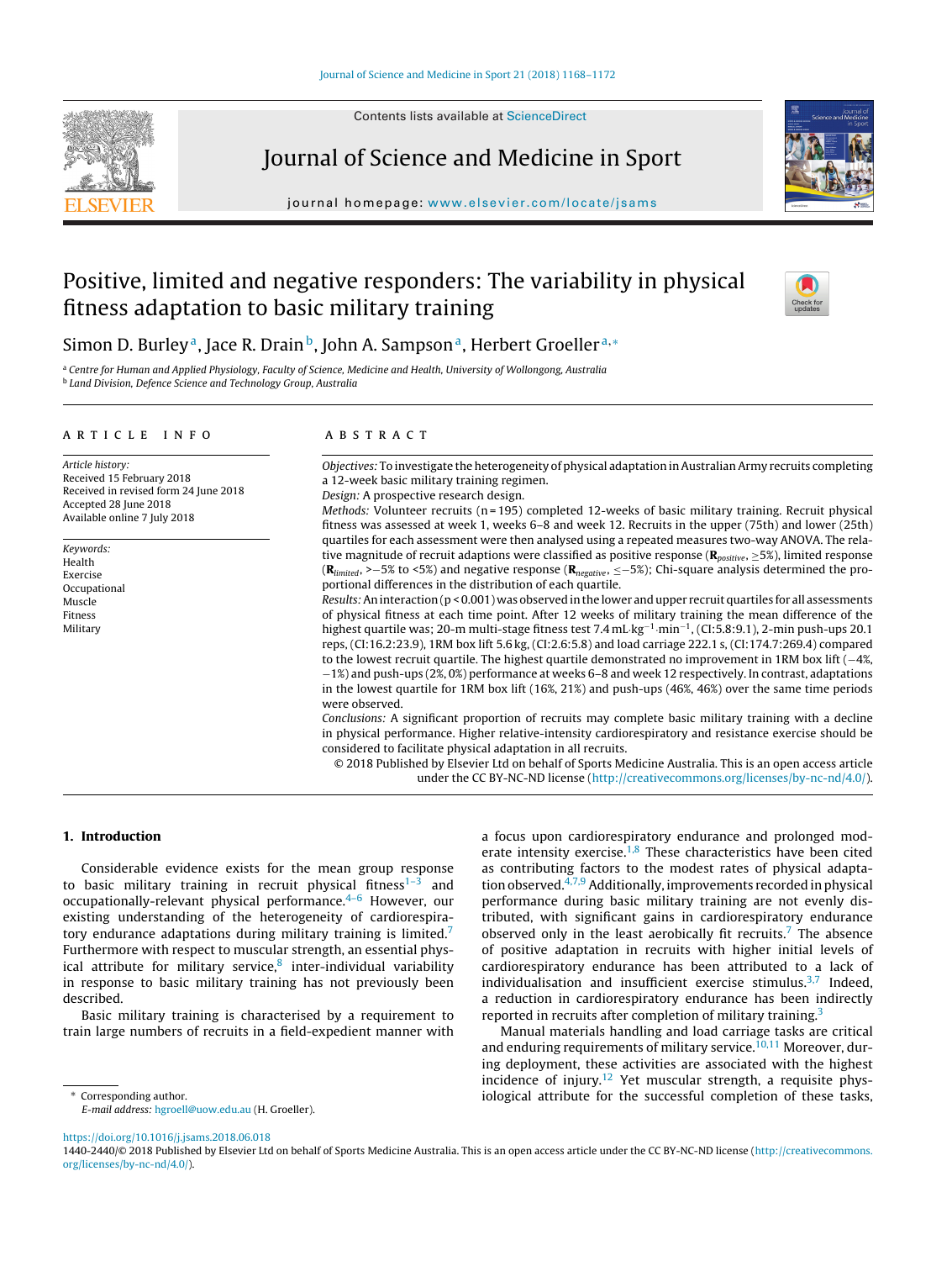is traditionally not emphasised within basic military training  $8,13$ Therefore, this investigation determined the heterogeneity of adaptation in physical fitness of recruits based upon the initial performance levels in muscular strength, muscular endurance, load carriage and cardiorespiratory endurance.

#### **2. Material and methods**

Prior to commencement of the Australian Army 12-week basic military training regimen at Blamey Barracks, Kapooka, Australia, recruits were required to achieve a minimum standard of fitness: push-ups (8 female and 15 male repetitions), sit-ups (45 repetitions) and reach Level 7 Shuttle 5 (38.2 mL·kg<sup>-1</sup>·min<sup>-1</sup>) of the 20-m multistage fitness test (MSFT). In this investigation recruits  $(n = 280)$  each provided voluntary written informed consent to participate in the study which was approved by the Australian Defence Human Research Ethics Committee (645-11).

A prospective research design was utilised to assess onerepetition maximum (1RM) box lift, 3.2 km 22-kg load carriage, 2-min push-ups, and 20-m multi-stage fitness test performance at three time points (week 1, weeks 6–8 and week 12) across the 12-week regimen. The assessments were implemented over a twoday period to ensure sufficient rest between each assessment with participants instructed to provide a maximal effort in each test.

Push-ups performance was determined over a 2-min period, where recruits were instructed to complete as many repetitions as possible within the allotted time.<sup>[1](#page-6-0)</sup> Cardiorespiratory endurance was assessed using the MSFT. Recruits repeatedly ran between two parallel lines set 20 m apart, with the speed increasing by  $0.5$  km h<sup>-1</sup> at each level until volitional termination. Peak oxygen uptake ( $\dot{V}O_{2\text{peak}}$  mL·kg<sup>-1</sup>·min<sup>-1</sup>) was then estimated.<sup>14</sup> 1RM box  $(360 \times 360 \times 360 \text{ mm})$  lift was determined on the peak mass (kg) lifted in a single repetition to a height of 1.5 m. The assessment began with an eight repetition warm up using a 10-kg box, the mass then varied in 2.5-, 5- or [1](#page-6-0)0-kg increments.<sup>1</sup> Between each box lift attempt, a 2-min rest period was provided. A 3.2-km load carriage assessment using a 22-kg weighted vest (MiRVest Inc, CA, United States) was conducted on a 400-m synthetic running track. Recruits were released in pairs every 15 s with the first lap at best walking pace, and the remaining seven laps completed at best pace with elapsed time in seconds recorded.<sup>1</sup>

The basic military training regimen consisted of 41 dedicated physical training sessions that were classified as; circuit training (7), cardiorespiratory endurance (10), load carriage (7), military skills (13) and physical assessments (4). Circuit training required recruits to complete ten multi-joint exercises in series performing a maximal number of repetitions within a 60-s period prior to transitioning to the next exercise. Cardiorespiratory endurance consisted of running (6) and swimming (4) sessions using primarily a continuous training format with the rest periods within each session typically determined by the slowest recruit. An external load (10–22 kg) was applied for load carriage sessions over a distance of 2–7 km while wearing military uniform (trousers, shirt and boots;  $\sim$ 3.9 kg) and marching at a fixed speed ( $\sim$ 5.5 km⋅h<sup>-1</sup>). Both external load and distance increased incrementally with each session. Military skill sessions consisted of rope climbing, obstacle courses and battlefield simulation training sessions.

Recruits were categorised into quartile groupings based upon the initial (week 1) levels of performance for each of the physical assessments. A two-way repeated measures analysis of variance (ANOVA) was performed to determine if an interaction between lower (25th quartile) and upper (75th quartile) groupings over time was present. Where a significant interaction was observed a Sidak's multiple comparisons test was utilised to determine the location of the significant difference. A univariate ANOVA was used

to determine the main effect for the entire cohort for each assessment. Responsiveness of recruits were categorised to encapsulate the typical error of measurement for the physical assessments $15,16$ into three classifications; positive response ( $\mathbf{R}_{positive}$ ,  $\geq$ 5%), limited response (**R**limited, >−5% to <5%) or negative response (**R**negative, ≤−5%). For the contingency tables, a bivariant analysis using the Chi-square test was performed. Statistical analysis was performed using Graphpad Prism (Version 6.1, Graphpad Software, San Diego, California, USA). All analyses were conducted using an alpha of  $p$  < 0.05 with data reported as mean  $\pm$ 95% confidence intervals (CI), unless otherwise stated as standard deviation (SD).

#### **3. Results**

One hundred and ninety five (195) recruits completed the investigation (173 males and 22 females, stature  $1.77 \pm 0.07$  m, mass  $76.2 \pm 12.4$  kg and age  $21.5 \pm 4.2$  y), with 85 recruits withdrawn due to either injury, failure to meet minimum assessment standards, transfer to another platoon, military discharge or incomplete data. No change ( $p > 0.05$ ) in body mass, 0.3 kg (CI: −0.5:1.1) was recorded following 12 weeks of basic military training. However, body mass was observed to regress to the mean, with recruits in the lowest quartile gaining ( $p$  < 0.05) body mass after weeks 6–8, 2.5 kg (CI: 1.6:3.3) and week 12, 4.0 kg (CI: 3.0:5.1) of basic military training. In contrast, the heaviest 25% of recruits lost ( $p = 0.01$ ) body mass, −3.6 kg (CI: −2.2:−4.9) and −4.3 kg (CI: −2.6:−6.0) at weeks 6–8 and week 12 respectively.

An improvement ( $p < 0.001$ ) in estimated cardiorespiratory fitness was observed after weeks 6–8, 4.9 mL·kg−1·min−<sup>1</sup> (CI: 4.3:5.4) and week 12, 3.7 mL·kg<sup>-1</sup>·min<sup>-1</sup> (CI: 3.0:4.4) of training [\(Table](#page-4-0) 1). An interaction  $(p < 0.001)$  was observed between the lower and upper quartiles at week 1,  $-10.9$  mL·kg<sup>-1</sup>·min<sup>-1</sup> (CI:  $-12.5$ : -9.3), weeks 6–8, <sup>−</sup>8.8 mL·kg−1·min−<sup>1</sup> (CI: <sup>−</sup>10.4:−7.2) and week 12,  $-7.4$  mL·kg<sup>-1</sup>·min<sup>-1</sup> (CI: -9.1:-5.8) with the greatest improvements occurring in recruits with the lowest cardiorespiratory fitness [\(Fig.](#page-4-0) 1A).

Upper-body muscular endurance improved  $(p < 0.001)$  after weeks 6–8, 6.6 reps (CI: 5.2:8.0) and week 12, 6.6 reps (CI: 5.2:8.0) compared to week 1, however no change in push-ups performance was observed between weeks 6–8 and week 12 ([Table](#page-4-0) 1). An interaction ( $p < 0.001$ ) was observed between the lower and upper quartiles at week 1, −30.9 reps (CI: −34.7:−27.0), weeks 6–8, −21.1 reps (CI: −25.0:−17.3) and week 12, −20.1 reps (CI: −23.9:−16.2) of basic training ([Fig.](#page-4-0) 1B). Furthermore, only recruits in the lowest quartile demonstrated improved ( $p$  < 0.001) push-ups performance in weeks 6–8, 10.3 reps (CI: 7.8:12.8) and week 12, 10.4 reps (CI: 8.3:12.4) compared to week 1.

One repetition maximum box lift strength improved by 2.7 kg (CI: 1.7:3.7) and 3.6 kg (CI: 2.5:4.7) in weeks 6–8 and week 12 of training respectively compared to week 1 ([Table](#page-4-0) 1). With an improvement ( $p = 0.018$ ) in box lift performance also observed between weeks 6–8 and week 12 of 0.9 kg (CI: 0.12:1.7). An interaction ( $p$  < 0.001) was observed between the lower and upper quartiles at week 1, 28.6 kg (CI: 32.3:24.9), weeks 6–8, 22.0 (CI: 25.7:18.3) and week 12, 22.2 kg (CI: 25.9:18.45) of basic training [\(Fig.](#page-4-0) 1C). However, compared to week 1, only the lower quartile displayed enhanced ( $p < 0.001$ ) 1RM box lift strength at weeks 6–8, 4.2 kg (CI: 2.6:5.8) and week 12, 5.6 kg (CI: 2.6:5.8) with a 1.4 kg (CI: 0.3–2.4) improvement ( $p = 0.011$ ) between weeks 6–8 and week 12 ([Fig.](#page-4-0) 1C). In contrast, box lift performance in the upper quartile declined ( $p < 0.001$ ) between week 1 and weeks 6–8, 2.3 kg (CI: 0.8:3.9) with no change ( $p > 0.05$ ) observed in box lift performance after 12 weeks of basic training.

Load carriage improved from week 1 by 118.5 s (CI: 100.1:136.8) and 116.6 s (CI: 96.4:136.8) in weeks 6–8 and week 12, respectively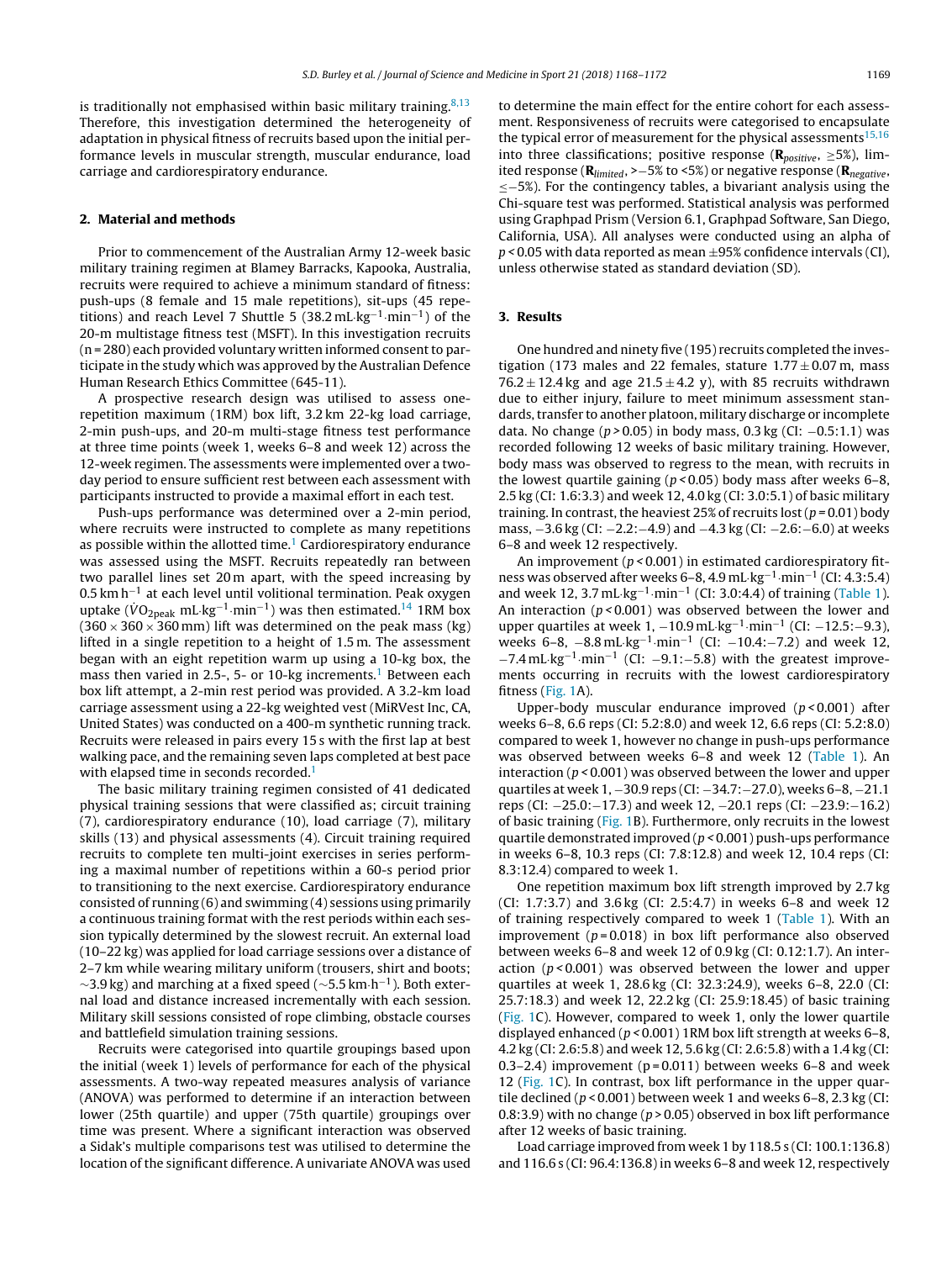#### <span id="page-4-0"></span>**Table 1**

|  | Physical performance changes after 6–8 weeks and 12 weeks of basic military training. |  |  |  |  |  |
|--|---------------------------------------------------------------------------------------|--|--|--|--|--|
|--|---------------------------------------------------------------------------------------|--|--|--|--|--|

| Measure                                                                | Group                              | n               | Week 1                                                     | Weeks 6-8                                                      | Week 12                                                                    | Change $(\%)$                          |                                          |
|------------------------------------------------------------------------|------------------------------------|-----------------|------------------------------------------------------------|----------------------------------------------------------------|----------------------------------------------------------------------------|----------------------------------------|------------------------------------------|
|                                                                        |                                    |                 |                                                            |                                                                |                                                                            | Week 1-6/8                             | Week 1-12                                |
| 1RM box lift (kg)                                                      | All                                | 182             | $41.2 \pm 12.0$                                            | $43.9 \pm 11.2$ <sup>c</sup>                                   | $44.8 \pm 10.9^{\circ.4}$                                                  | $8 \pm 15%$                            | $11 \pm 16%$                             |
|                                                                        | Lower                              | 49              | $27.3 \pm 5.8$                                             | $31.5 \pm 7.9^c$                                               | $32.8 \pm 8.4^{\circ,d}$                                                   | $16 \pm 16%$                           | $21 \pm 16\%$                            |
|                                                                        | Upper <sup>a</sup>                 | 49              | $55.8 \pm 6.7^{\rm b}$                                     | $53.5 \pm 8.9^{b,c}$                                           | $55.0 \pm 7.9^{\rm b}$                                                     | $-4 \pm 8%$                            | $-1 \pm 11\%$                            |
| Push-ups (reps)                                                        | All                                | 184             | $38.5 \pm 12.7$                                            | $45.1 \pm 11.4^c$                                              | $45.1 \pm 10.8$ <sup>c</sup>                                               | $21 \pm 18\%$                          | $22 \pm 21\%$                            |
|                                                                        | Lower                              | 52              | $24.2 \pm 5.7$                                             | $34.5 \pm 8.4^c$                                               | $34.5 \pm 8.4^c$                                                           | $46 \pm 36%$                           | $46 \pm 30\%$                            |
|                                                                        | Upper <sup>a</sup>                 | 47              | $55.1 \pm 6.7$ <sup>b</sup>                                | $55.6 \pm 9.6^{\circ}$                                         | $54.6 \pm 7.2^{\rm b}$                                                     | $2 \pm 16%$                            | $0 \pm 14%$                              |
| Est $\dot{V}O_{2\text{peak}}$<br>$(mL \text{ kg}^{-1} \cdot min^{-1})$ | All<br>Lower<br>Upper <sup>a</sup> | 178<br>54<br>49 | $43.7 \pm 4.6$<br>$39.1 \pm 0.8$<br>$50.0 \pm 3.2^{\rm b}$ | $48.7 + 4.6^c$<br>$44.2 \pm 3.1^c$<br>$53.0 \pm 3.7^{\rm b,c}$ | $47.5 \pm 4.8^{\circ d}$<br>$43.9 \pm 3.9^{\circ}$<br>$51.4 + 4.6^{b,c,d}$ | $12 + 7%$<br>$13 \pm 8%$<br>$6\pm 6\%$ | $9 \pm 9\%$<br>$12 \pm 9%$<br>$3 \pm 7%$ |
| Load carriage (s)                                                      | All                                | 168             | $1267 \pm 147.8$                                           | $1149 \pm 115.6^c$                                             | $1150 \pm 125.8$ c                                                         | $8 \pm 11\%$                           | $8\pm8\%$                                |
|                                                                        | Lower                              | 42              | $1460 \pm 72.2$                                            | $1257 \pm 114.8$ <sup>c</sup>                                  | $1257 \pm 121.5$ <sup>c</sup>                                              | $14 \pm 8%$                            | $13 \pm 8%$                              |
|                                                                        | Upper <sup>a</sup>                 | 42              | $1084 \pm 62.7$ <sup>b</sup>                               | $1040 + 75.1$ <sup>b,c</sup>                                   | $1035 \pm 78.5^{\rm b,c}$                                                  | $2 \pm 17%$                            | $4 \pm 7%$                               |

Notes: Est VO<sub>2peak</sub> = peak oxygen consumption estimated using the multi-stage fitness test. All; complete data set, lower; bottom 25th percentile and upper; highest 75th percentile. All values are mean ± standard deviation.

Denotes a significant interaction.

**b** Denotes a significant difference between the lower and upper quartiles.

 $c$  Denotes significant (p < 0.05) difference to week 1.

<sup>d</sup> Denotes significant ( $p$  < 0.05) difference to weeks 6-8.



Fig. 1. Change in estimated VO<sub>2peak</sub> (A), 2-min push-ups (B), 1RM box lift (C) and 3.2 km load carriage (D) after 12 weeks of basic military training in the lower (25th percentile) and upper (75th percentile). \* Denotes significantly ( $p < 0.05$ ) different from the lower quartile. Grey dots represent individual data points with mean  $\pm$  standard deviation. A positive change represents improved performance.

(Table 1). However, between weeks 6–8 and week 12 no change in load carriage performance was observed. An interaction  $(p < 0.001)$ in load carriage time was observed between the upper and lower quartiles at week 1, 376.7 s (CI: 329.4:424.1), weeks 6–8, 217.7 s (CI: 170.1:264.8) and week 12, 222.1 s (CI: 174.7:269.4) of basic training (Fig. 1D). Significant improvements in load carriage performance from week 1 were observed at weeks 6–8, 203.2 s (CI: 161.6:244.9),

44.0 s (CI: 23.5:64.5) and week 12, 203.2 s (CI: 161.7:244.7), 48.6 s (CI: 21.8:75.3) in both the lower and upper quartiles, respectively. The proportional distribution of recruits classified as either **R**<sub>positive</sub>, **R**<sub>limited</sub>, or **R**<sub>negative</sub> was significantly (p < 0.001) different between the lower and upper quartiles for each of the four physical assessments [\(Table](#page-5-0) 2).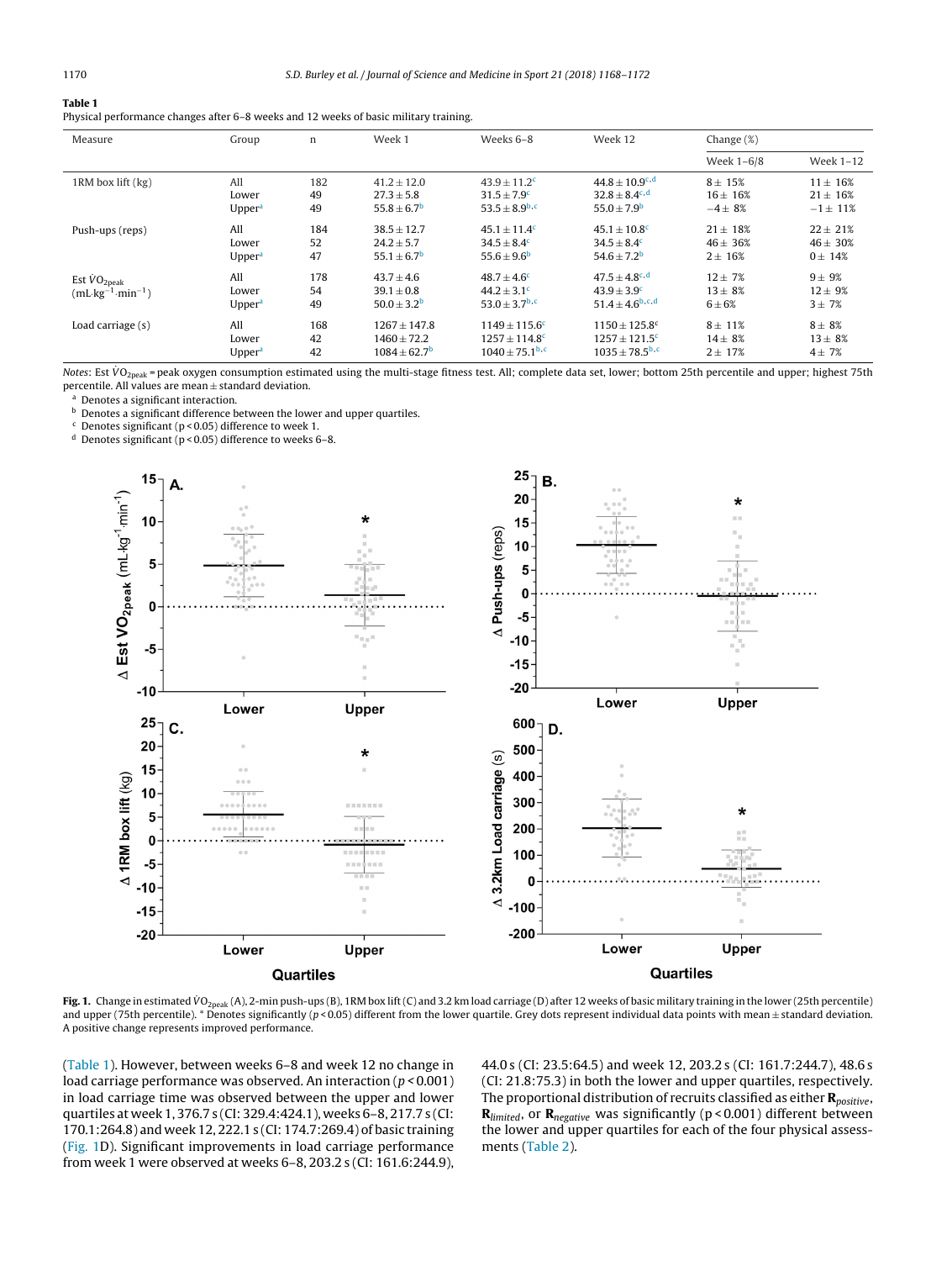<span id="page-5-0"></span>

| Table 2                                                                               |
|---------------------------------------------------------------------------------------|
| Classification of participants in each quartile according to relative responsiveness. |

| Assessment           | Responsiveness | Lower<br>$\%$ (n) | Upper<br>$\%$ (n) | All<br>$\%$ (n) |
|----------------------|----------------|-------------------|-------------------|-----------------|
| 1RM box lift         |                |                   |                   |                 |
|                      | Positive       | 84 (41)           | 24(12)            | 61 (112)        |
|                      | Limited        | $12(6)^a$         | 41 (20)           | 24(43)          |
|                      | Negative       | 4(2)              | 35(17)            | 15(27)          |
| Push-ups             |                |                   |                   |                 |
|                      | Positive       | 96(50)            | 28(13)            | 71 (131)        |
|                      | Limited        | $2(1)^a$          | 40 (19)           | 15(28)          |
|                      | Negative       | 2(1)              | 32(15)            | 14(25)          |
| Est $\dot{V}$ O2peak |                |                   |                   |                 |
|                      | Positive       | 81 (44)           | 35(17)            | 69 (122)        |
|                      | Limited        | $17(9)^a$         | 49 (24)           | 24(43)          |
|                      | Negative       | 2(1)              | 16(8)             | 7(13)           |
| Load carriage        |                |                   |                   |                 |
|                      | Positive       | 91 (38)           | 50(21)            | 71 (119)        |
|                      | Limited        | $7(3)^{a}$        | 43 (18)           | 24 (42)         |
|                      | Negative       | 2(1)              | 7(3)              | 4(7)            |
|                      |                |                   |                   |                 |

Notes: Est  $\dot{V}O_{2\text{neak}}$  = peak oxygen consumption estimated using the multi-stage fitness test. Responsiveness was classified as a change in performance; ≥5% Positive, >−5% to <5% limited or ≤−5% negative.

<sup>a</sup> Denotes a significant difference in the proportional distribution of responsiveness between the lower and upper quartiles.

#### **4. Discussion**

An improvement in upper-body local muscle endurance, functional strength, cardiorespiratory endurance and 3.2-km load carriage performance was observed in recruits after 12 weeks of basic training. However, these improvements in physical performance where not homogeneously distributed. Indeed, after 12 weeks of introductory military training  $15\%$  (n = 27) and  $14\%$  (n = 25) of the recruit cohort had a decline (≤−5%) in performance for functional strength and local muscle endurance, respectively. Furthermore, 7%and4%of recruitshada reduction(≤−5%)inestimated  $\dot{V}O_{\text{2neak}}$  and load carriage performance, respectively upon completing basic military training.

Of the four physical performance measures that were conducted, a deterioration of functional strength and local muscle endurance was particularly prevalent in recruits with the highest levels of initial performance. Approximately one-third of recruits in the highest quartile had a reduction (≤−5%) in 1RM box lift  $(n=17)$  and push-ups  $(n=15)$  performance at the completion of 12 weeks of basic training. In contrast, the proportion of **R**<sub>negative</sub>, for cardiorespiratory fitness (16%,  $n = 8$ ) and load carriage performance  $(7\%, n=3)$  were significantly lower in recruits within the upper quartile. While a diminished response to physical training has been previously reported in sedentary civilians<sup>17</sup> and military recruits for muscular strength<sup>4</sup> and aerobic fitness,  $2,3$  this is the first investigation to specifically report upon the incidence of **R**<sub>negative</sub>, in physical fitness following basic military training. Additionally, we observed the proportion of **R**<sub>negative</sub>, was significantly different between the lower and upper quartiles of recruit fitness. While non- or low-response to physical training have been observed,  $18$ the loss of fitness during basic military training suggests an insufficient exercise stimulus may be primarily responsible for the lack of positive physical adaptation in these recruits.<sup>[19,20](#page-6-0)</sup>

Prolonged continuous exercise through load carriage or longer distance moderate-intensity running are common physical training methods used to develop cardiovascular endurance within the military.<sup>9</sup> Our investigation observed similar gains in aerobic fitness (∼9%) when compared to previous reports (6–10%) of recruit training. $4,5,21$  However, within the upper quartile of fitness a 3% improvement in estimated  $VO<sub>2peak</sub>$  was observed. These muted improvements in aerobic endurance amongst fitter recruits

are likely attributable to insufficient training intensity.<sup>[7,19,22](#page-6-0)</sup> Ross et al.<sup>[22](#page-6-0)</sup> observed for the same energy expenditure, participant non-responsiveness for the development of aerobic fitness was abolished after exposure to a higher intensity (75%  $\dot{V}O_{2\text{peak}}$ ) training intervention compared to exercise at 50%  $\rm \dot{VO}_{2peak}$ . Similarly, in recruits, Dyrstad et al.<sup>7</sup> observed those with the highest relative heart rates during physical training demonstrated the greatest improvements in aerobic fitness. Collectively, the evidence suggests, systematic exposure of recruits to higher relative intensity exercise may be efficacious in all recruits for the development of cardiorespiratory endurance.<sup>[9](#page-6-0)</sup>

Although the development of cardiorespiratory endurance has been a traditional focus of basic military training, $4,8$  the most common physically demanding tasks within the Armed Forces of NATO nations are manual materials handling tasks that primarily require the development of muscular strength.[10](#page-6-0) Thus, muscular strength should be considered an essential characteristic within basic military training. $8$  The results from our investigation also show compared to gains observed in aerobic fitness, a greater number of recruits experienced a loss (≤−5%) in muscular strength, particularly those in the highest quartile. Higher relative resistance training loads (%1RM) elicit superior gains in muscular strength when compared to lighter loads.<sup>23</sup> Furthermore, Sampson et al. $24$ reported a divergent response in adaptation of participants who completed a 4-week elbow flexor resistance training familiarisation using a 50% 1RM relative load. Those participants with the highest initial elbow flexor strength had a significantly lower response (∼10%), than their weaker peers (∼25%). However, when the relative resistance training load was increased to 85% 1RM for a further 12 weeks of resistance training, the observed divergence in adaptive response was eliminated, with both groups improving elbow flexor strength by  $\sim$ 30%.<sup>[24](#page-6-0)</sup> However, there is evidence that when resistance training is performed to volitional termination, both light and heavy loads can elicit comparable gains in muscular strength and hypertrophy.[25,26](#page-6-0)

Push-up performance is a common gateway for progression through military training and, accordingly, there is a large focus upon this exercise<sup>[1,27](#page-6-0)</sup> with recruits typically required to perform the activity during each physical training session. It's ubiquitous use in many physically demanding occupations as a proxy measure of strength in both recruits and incumbents exist despite a well-established poor relationship with many essential military activities.<sup>[28](#page-6-0)</sup> Given the importance placed upon this fitness characteristic, we had anticipated a more uniform adaptive response throughout the recruit sample. In contrast, the development of muscular strength and local muscle endurance had similar levels of inter-individual variability, suggesting that basic training is focused upon raising the fitness levels of the least fit recruits[.7](#page-6-0) Our results appear to support this proposal, with recruits in the lowest quartile improving push-ups performance by 46%, whereas no change in performance was observed in the upper quartile after 12 weeks of basic military training.

Load carriage is a critical physical requirement for Army personnel. An 8% improvement was observed in 3.2 km load carriage performance, with both the lower (13%) and upper quartile (4%) demonstrating a significant gain in performance during basic training. The improvement observed in load carriage performance occurred between week 1 and weeks 6–8 with performance maintained in the final weeks of basic training. However, this improvement represents the lower bound of adaptive responsiveness (10–18%) previously observed during basic and military-specific physical training[.5,27,29](#page-6-0) Whilst cardiorespiratory endurance typically underpins load carriage performance, muscular strength is also an important contribu-tor to load carriage performance.<sup>[29](#page-6-0)</sup> Current evidence suggests